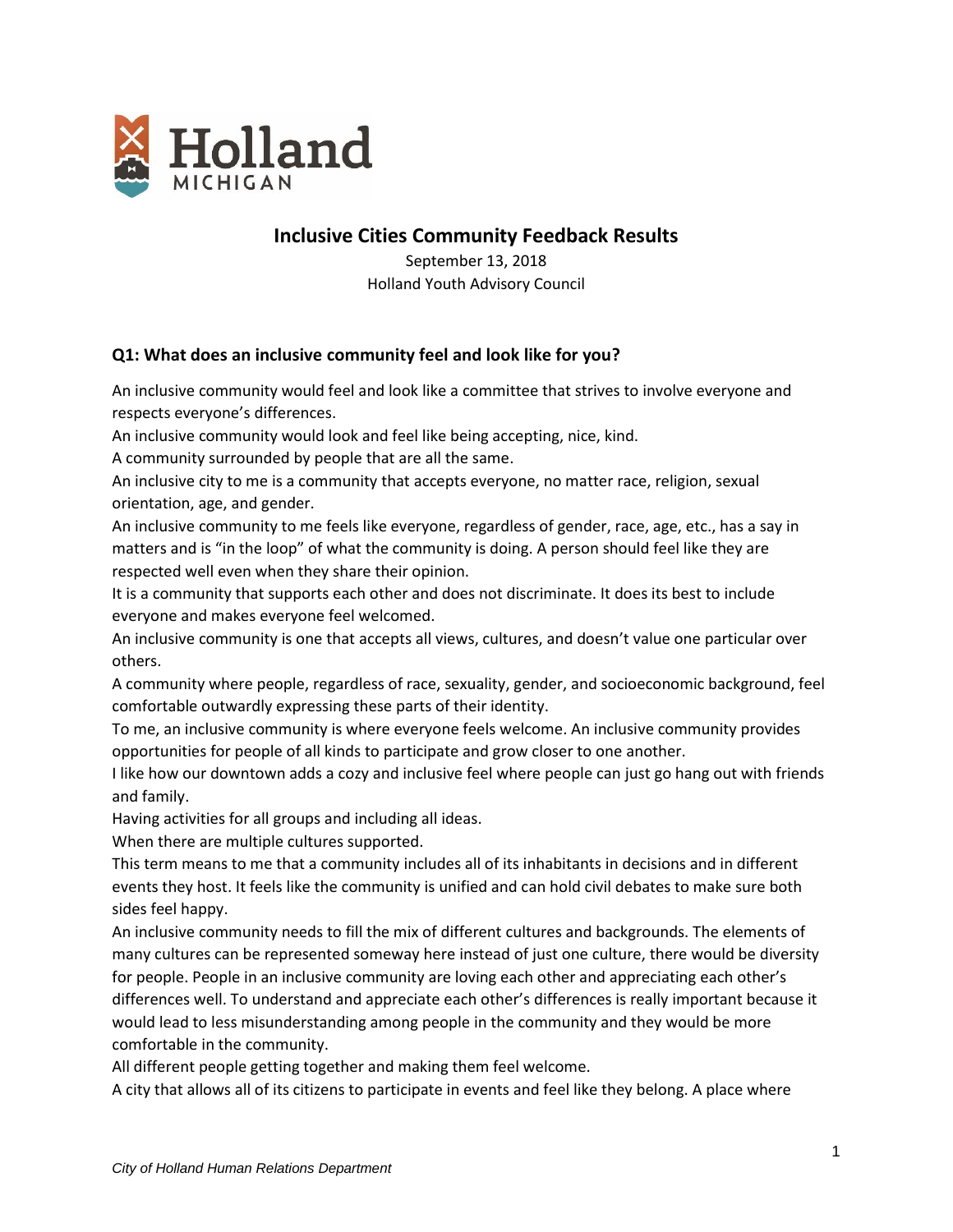everyone has the opportunity to connect and be part of something bigger than themselves. An inclusive community is a community that is well rounded and involves and gets information out to all those within the community. They also stay away from making the community sheltered off. An inclusive community keeps all community members updated and in the loop.

I feel that judgement is what makes us un-inclusive. Instead of judging, we need to embrace. Embrace ideas, embrace culture, embrace people, embrace differences. Yes, we are no longer a segregated-bylaw society. However, in my experience, we are segregated by choice. Why? People think that other groups don't want to integrate. Have they ever bothered to ask? An inclusive community is one where people bother to ask different people why they are different; hear their story.

Values diversity, respects citizens, equal access to resources.

An inclusive community is a place where I feel like my opinions and thoughts weigh the same as everyone around me, whether it be occupation, age, race, or gender.

## **Q.2: What other words best describe "inclusive" for our community? List as many as come to your mind.**

Involved, include, everyone, unity Involving, opportunity, welcoming The diversity Accepting, involvement Together, included, opinionated, represented, respected, caring Supportive, helpful, welcoming, non-discriminatory, including, kind Our community is inclusive in my opinion because it does value minority and majority culture, opinion, socio-economic standing, etc. Accepting, tolerant, loving, open-minded, friendly Welcoming, loving, caring, fun, thoughtful Family, friends, closeness Welcoming, acceptive Festivals, events Together, helpful, understanding, welcoming Cultures, respect, love, diversity, understanding, caring Involving, accepting, inviting Special needs, different cultures/races, people of all ages Al together, general, comprehensive, opened, welcoming Embracing, trusting, cooperative, curious, celebratory, interested Respect, equality, fairness, opportunities Accepting, culture, happiness, progression of ideas

### **Q.3: How can we achieve a more "inclusive" community for you?**

Try to involve students from different schools to interact with each other. More community events that appeal to all generations. By doing more activities as a town. Have more events that attract every community of Holland. More events geared toward teens/young people.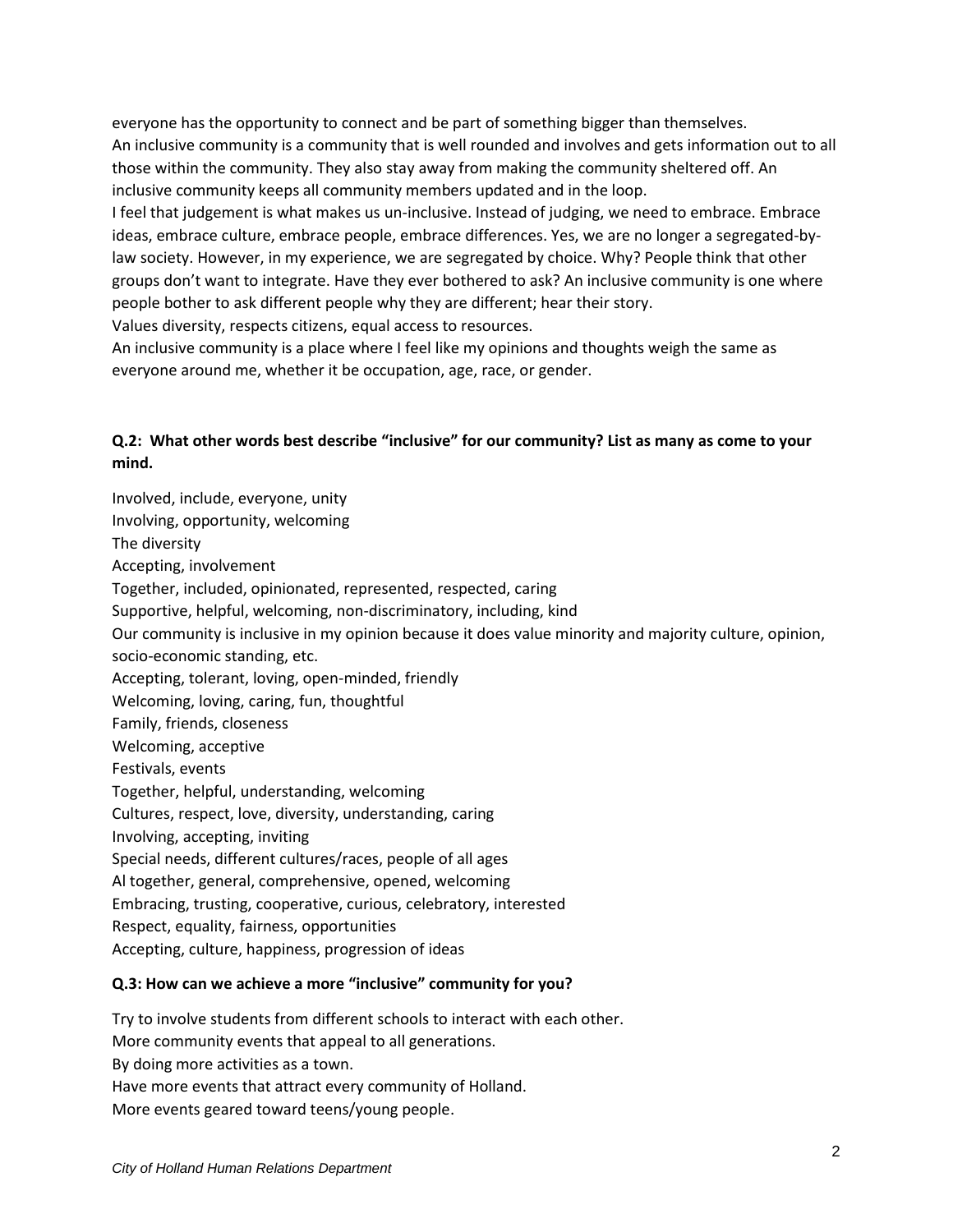Getting people to come together such as for festivals or community projects.

I think all communities can always benefit from teaching all stances, facts, etc., so that people can be educated; the root of non-inclusivity is ignorance.

I think that education is the only way that we can make our community members less ignorant, and therefore more aware and inclusive of minority groups.

We can achieve a more inclusive community by encouraging more people to participate. Also, we can have a more interconnected community between schools by having a greater presence.

I really like how inclusive our community is right now and our downtown plays a big role in that. More events for teens that they would be interested in. Maybe college events, etc.

Do more to accept other cultures. Be more open minded.

We should include more events for everyone to attend such as the Community Day and also keep everyone more informed.

I think the idea of the MLK essay is a good way to make people aware of the famous figure who promoted egalitarianism. People can get the message of loving others from different backgrounds. Activities like Tulip Time are good for people to get to know one culture, as they are all getting familiar with this culture, there will be more common beliefs and culture myth among people. One thing we could consider doing is to make posters for different cultures, I know that many people in Holland are a mixture of people from Germany, Britain, Dutch, or many other backgrounds. Those posters could be introducing cultures for different people, by doing so, people can know each other better. Making sure all different people hear about an event that is going on.

In my opinion, one of the best ways we can achieve a more inclusive community would be by trying to make sure we are reaching out and providing opportunities for people of all ages.

Achieving a more inclusive community for me I would think just staying within the loop of things and information going on within the community, not just me but also my family. Other than that I think the achievement of an inclusive community is very much successful.

It all starts with the youth. If the youth become inclusive, within 10 years it will become normal. Engage citizens – fun events, etc.

Spread awareness of how some people lower others' self-esteem and self-worth.

### **Q.3: What actionable items can we do today?**

Set up activities/events for people to do/attend that can make the community members get to know each other better.

Have more events similar to Art in the Park because Art in the Park shows some insight on what the community offers.

Set up things to do.

Do more events, make everyone feel welcome.

We can have more opportunities for people to come together through activities. N/A

For everyday people, it's important to simply recognize that there is beauty in the diversity of our community, and at the end of the day our differences make the Holland community stronger.

I think that there should be more connections between schools and the city/business world. I do not know of what could be done.

Try to market downtown because that in my mind is where people come together.